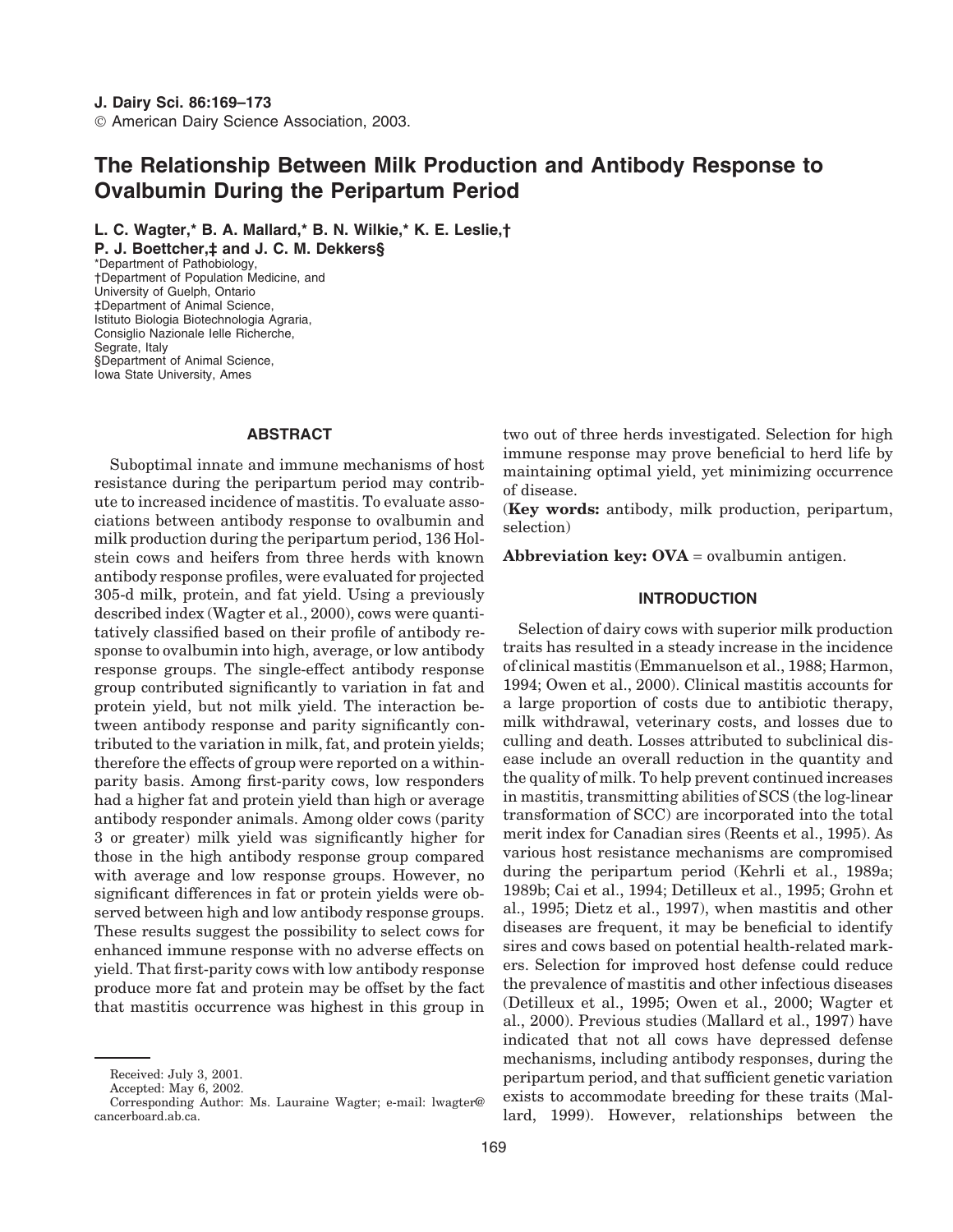amount of immune response and production traits of dairy cows are largely unknown. In pigs selected for both high-antibody and cell-mediated immune responses, favorable associations were observed with production traits such as days to reach market weight and live born piglets (Mallard et al., 1998). The objective of this study was to evaluate the effect of antibody response group on 305-d projected production traits (milk, fat, and protein).

# **MATERIALS AND METHODS**

# **Animals and Treatments**

Phenotypic and genotypic variation in antibody responses of 136 Holstein cows and heifers from two research herds (Herd 1,  $n = 32$ , 6 heifers and 26 cows; Herd  $2$ ,  $n = 67$ , 34 heifers and 33 cows) and one commercial herd (Herd 3,  $n = 37$ , 8 heifers and 29 cows) were previously examined from 8-wk relative to calving (wk 0) to 6-wk postpartum (wk 6) (Wagter et al., 2000). Forty-eight were first-parity cows, 47 cows were in their second lactation, and 41 were multiparous cows. As described previously (Mallard et al., 1997), in order to stimulate antibody during the peripartum period, animals received an intramuscular injection of ovalbumin antigen (**OVA**, Type VII, Sigma Chemical Co., St. Louis, MO) dissolved in an *Escherichia coli* J5 endotoxemia preventive vaccine with the manufacturer's adjuvant (Rhône Mérieux, Lenexa, KS), at wk -8 (4 mg) and wk -3 (2 mg). At parturition (wk 0), animals received a single immunization of the OVA dissolved in phosphate-buffered saline (PBS  $-0.1 M$ , pH 7.4) (2 mg, i.m.). Using a mathematical index (Wagter et al., 2000), animals were categorized based on their antibody response profiles to OVA and grouped into high (Group 1), average (Group 2), and low (Group 3) antibody response phenotypes.

#### **Production Variables**

Projected 305-d milk, fat, and protein yields were obtained from the Ontario Dairy Herd Improvement Corporation (Ontario DHI). Projected 305-d milk, fat, and protein yields were calculated based on the last test day before the end of lactation and were based on at least 100 DIM.

#### **Statistical Methods**

Type III least squares analysis of variance (ANOVA) and corrected means (least square means) were generated using the general linear model procedure of SAS (Helwig and Council, 1982) to evaluate the effects of herd, season-year, antibody response group, parity, and

their interactions on projected 305-d milk, fat, and protein yield (Table 1). The general linear model is as follows:

> $y_{ijkl} = \mu + \text{herd}_i + \text{season-year}_i + \text{group}_k + \text{parity}_l$ + (group  $\times$  parity)<sub>kl</sub> + e<sub>ijkl</sub>

where,

 $\mu$  = the population mean,

herd<sub>i</sub> = fixed effect of herd ( $i = 1,2,3$ ),

season-  $=$  fixed season-year effect  $(i =$  Spring 1994,

- yearj Summer 1994, Fall 1994, Winter 1994/ 1995, Spring 1995, Summer 1995, Fall 1995, Winter 1995/96),
- $group_k = fixed effect of group based on antibody to$ OVA  $(k = 1,2,3)$ ,
- parity<sub>1</sub> = fixed effect of parity  $(l = 1, 2, or >3)$ ,

(group  $x = fixed$  effect of group  $x$  parity interaction,  $parity)_{kl}$ 

 $e_{ijkl}$  = residual error term.

The animal term for cow nested within parity and antibody response group [cow (group× parity)] was removed from the model, as it did not significantly affect the variation in 305-d milk, fat, or protein yields. Exclusion of this term provided the necessary degrees of freedom to run the ANOVA and calculate least-squares means. Results were considered to be statistically significant if *P* was ≤ 0.05, and trends were reported at *P* ≤ 0.10.

# **RESULTS**

#### **Effects of Antibody Response Group on Milk Production Variables**

*Milk yield.* Season-year, parity, antibody response group, and the interaction between antibody response group and parity contributed significantly ( $P \leq 0.0001$ ) to variation in projected 305-d milk yield (Table 1). Least-squares means of 305-d projected milk yield for first-parity cows was significantly higher for animals with low antibody to OVA ( $P \le 0.0001$ ) (9308.2  $\pm$  236.7 kg) compared with those in average  $(7784.9 \pm 103.6 \text{ kg})$ and high antibody response groups  $(6915.0 \pm 213.0 \text{ kg})$ . Milk yield for cows in their second parity was not significantly different between animals with high (8381.4  $\pm$  234.4 kg) and average antibody response (8565.5  $\pm$ 106.0 kg), but was higher than those in the low response group  $(8174.5 \pm 153.6 \text{ kg})$ . Milk yield for cows in their third or greater parity was greatest for those in the high antibody response group  $(9500.8 \pm 182.5 \text{ kg})$  compared with both average  $(8619.8 \pm 107.8 \text{ kg})$  and low antibody response groups  $(8828.1 \pm 181.2 \text{ kg})$ . (Figure 1A).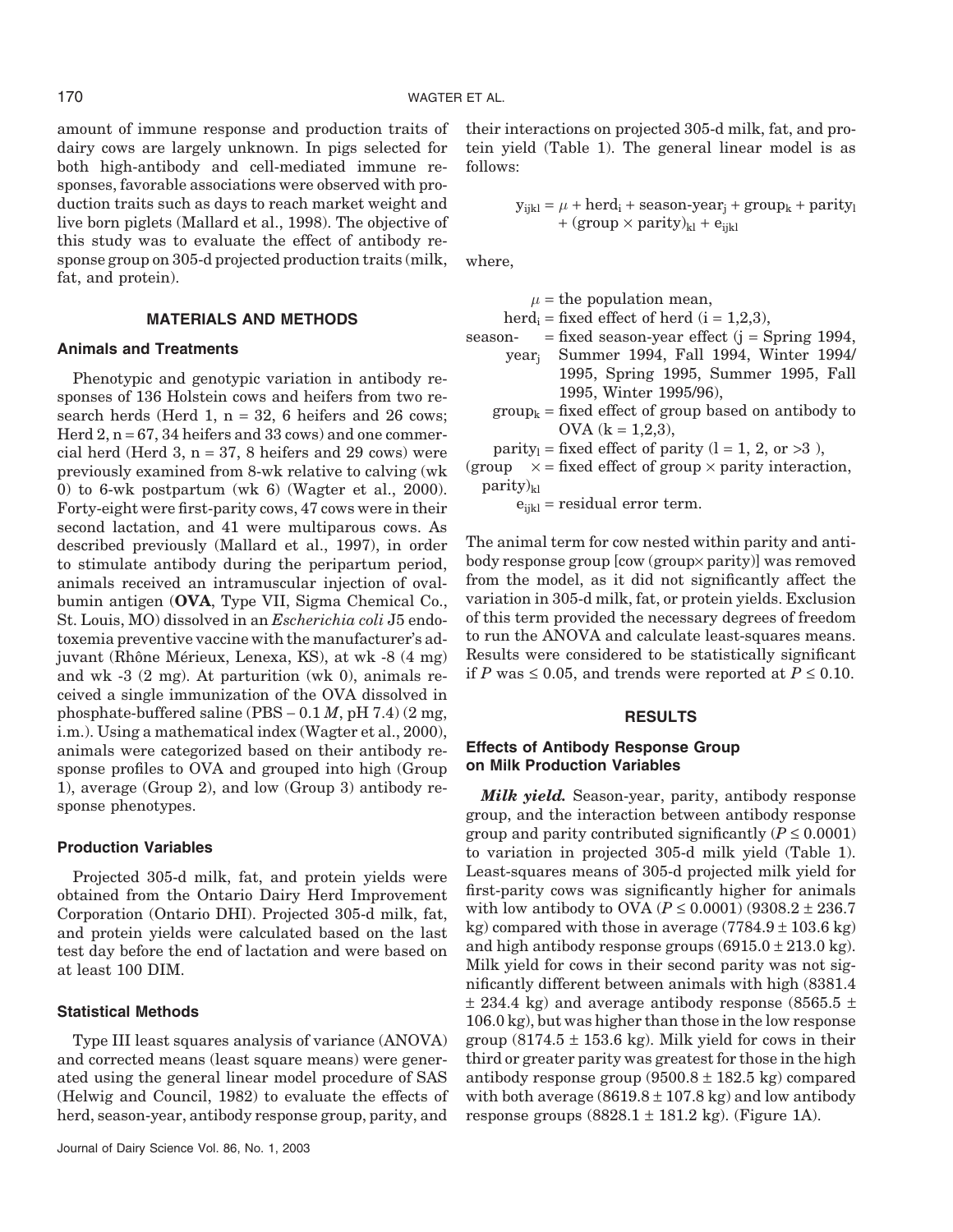| Dependent<br>variable | $\mathbb{R}^{2a}$ (%) | $CV^b$ (%) | Herd                  | Season-year <sup>c</sup> | Group <sup>d</sup> | Parity | Group $\times$ parity |
|-----------------------|-----------------------|------------|-----------------------|--------------------------|--------------------|--------|-----------------------|
|                       |                       |            |                       | $P \lt \equiv$           |                    |        |                       |
| Milk yield            | 28.67                 | 14.20      | $\ldots$ <sup>e</sup> | 0.0001                   | 0.0004             | 0.0001 | 0.0001                |
| Protein yield         | 24.89                 | 12.98      | $\cdots$              | 0.0001                   | 0.0001             | 0.0001 | 0.0001                |
| Fat yield             | 16.66                 | 14.72      | $\cdots$              | 0.05                     | 0.0001             | 0.0001 | 0.0001                |

**Table 1.** Analysis of variance (ANOVA) of projected 305-d milk, protein, and fat yield.

 ${}^{\text{a}}\text{R}^2$  = coefficient of determination.

b CV= coefficient of variation.

c Season-Year = season and year of calving.

d Group = variation due to antibody group of animals classified with high, average, or low antibody to OVA.

e... = not relevant to that dependent variable and therefore removed from the model.

*Protein yield.* Season-year, parity, antibody response group, and the interaction between antibody response group and parity contributed significantly (*P*  $\leq 0.0001$ ) to variation in protein yield (Table 1). Leastsquares means of 305-d projected protein yield for firstparity cows was highest for those in the low antibody response group  $(304.1 \pm 7.0 \text{ kg}; P \le 0.02)$  compared with high  $(234.2 \pm 6.3 \text{ kg})$  and average antibody response groups  $(250.0 \pm 3.1 \text{ kg})$ . Yield for second parity cows was not significantly different between antibody response groups. Third or greater parity cows had a unique protein yield profile in that protein yields for the high  $(290.1 \pm 5.4 \text{ kg})$  and low antibody response groups  $(288.8$ ± 5.3 kg) were not significantly different from each other, but were significantly higher than those in the average group  $(270.1 \pm 3.2 \text{ kg})$ .

*Fat yield.* Season-year, parity, antibody response group, and the interaction between antibody response group and parity contributed significantly ( $P \leq 0.05$ ) to variation in 305-d fat yield (Table 1). Fat yield for firstparity cows was significantly different between all antibody response groups ( $P \leq 0.006$ ). Low antibody responders had the highest fat yield  $(348.8 \pm 9.6 \text{ kg})$ , followed by those in the average  $(294.5 \pm 4.2 \text{ kg})$  and high antibody response groups  $(269.8 \pm 8.6 \text{ kg})$ . Within second parity cows, fat yield was not significantly different between antibody response groups. Fat yield for third or greater parity cows was not significantly different between high  $(354.4 \pm 7.4 \text{ kg})$  and low antibody response groups  $(354.9 \pm 7.3 \text{ kg})$ , but was significantly higher than those with average antibody response  $(315.1 \pm 4.2)$  (Figure 1C).

#### **DISCUSSION**

Antibody response group significantly contributed to the variation in milk, protein, and fat yields. Production measures were affected significantly by parity, therefore the effects of antibody response group are reported on a within-parity basis. Within first-parity cows, those in the low antibody response group had the highest milk, protein, and fat production. Within second parity cows, milk, protein and fat yields were not significantly different between low and high antibody response groups. Within third or greater parity cows, milk yield was significantly higher for the high antibody response group compared with the low antibody response group; however, it is worth noting that protein and fat yields for older cows were not significantly different between high and low antibody response groups. As parity increases, so too does production yield and occurrence of disease (Dunklee et al., 1994; Owen et al., 2000). In this study, cows in their third or greater parity, and which were identified as high antibody responders, had the highest milk yield overall. These cows produced as much fat and protein as their counterparts with low antibody response to OVA. In a previous study, it was shown that cows classified as high antibody responders to OVA also had the highest antibody response to an *E. coli* J5 vaccine and had no occurrence of mastitis in two of the three herds investigated (Wagter et al., 2000). Selection of these animals may prove beneficial to herd life by maintaining optimal yield, yet minimizing the occurrence of common peripartum diseases, including mastitis. As the high antibody response group within first-parity cows had the lowest production, a withinparity classification of antibody response may be necessary when considering the economic impact of the interaction between antibody response and parity on milk production variables.

Given the positive genetic correlation between selection for increased milk production and the increased rate of clinical mastitis (Emmanuelson et al., 1988; Owen et al., 2000), one might hypothesize that superior production is associated with unfavorable changes in host defense mechanisms that could result in an increased occurrence of mastitis. However, if animals are concurrently selected that have both superior immune response and production characteristics, it may be possible to reduce the adverse positive correlation between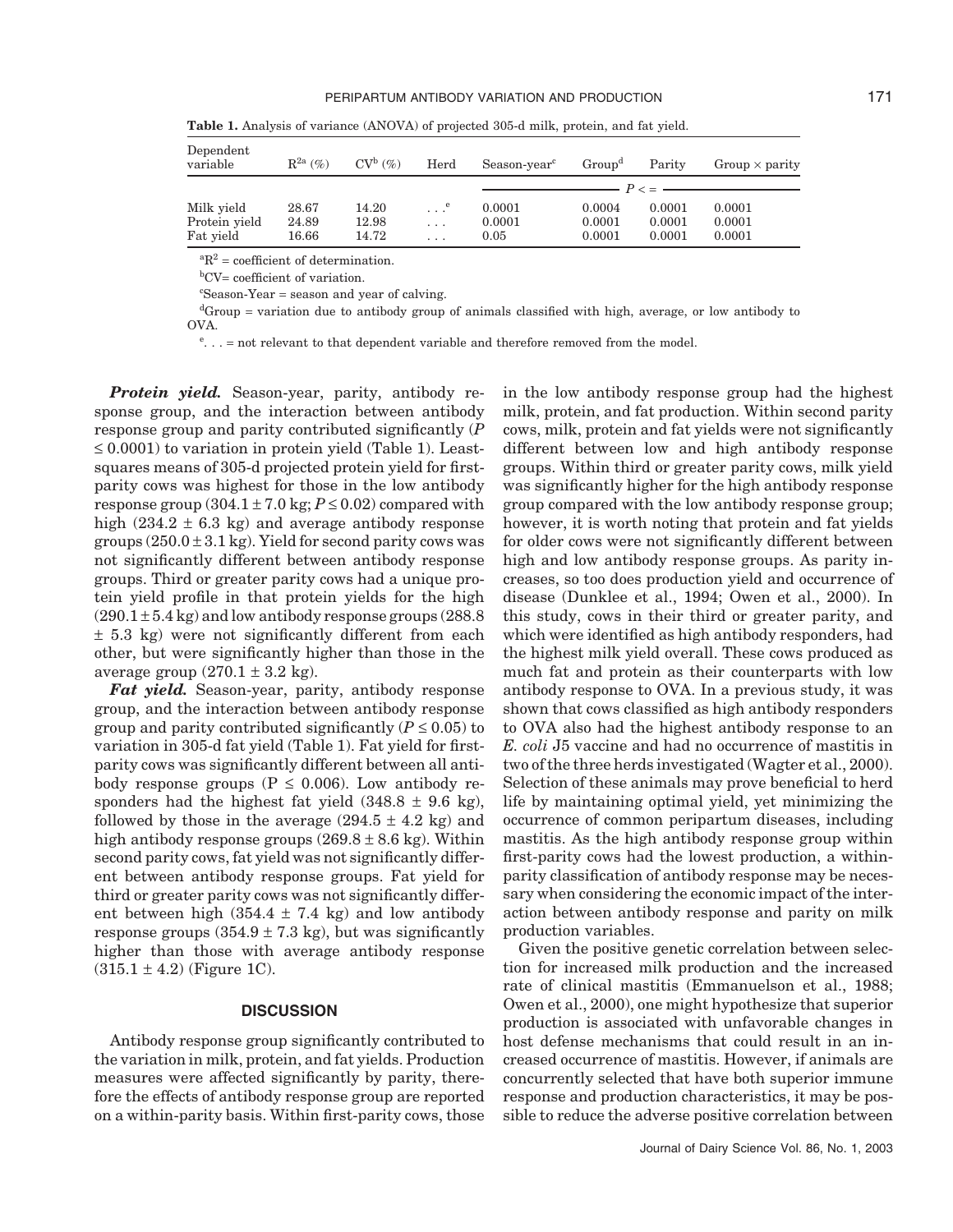

# Antibody response group by parity

**Figure 1.** Least squares means of projected 305-d yield for A) milk, B) protein, and C) fat. Group 1 = high antibody response, Group 2 = average antibody response, and Group 3 = low antibody response based on the described index (Wagter et al., 2000). Significant differences between groups are indicated with lower case letters  $(P \le 0.05)$ .